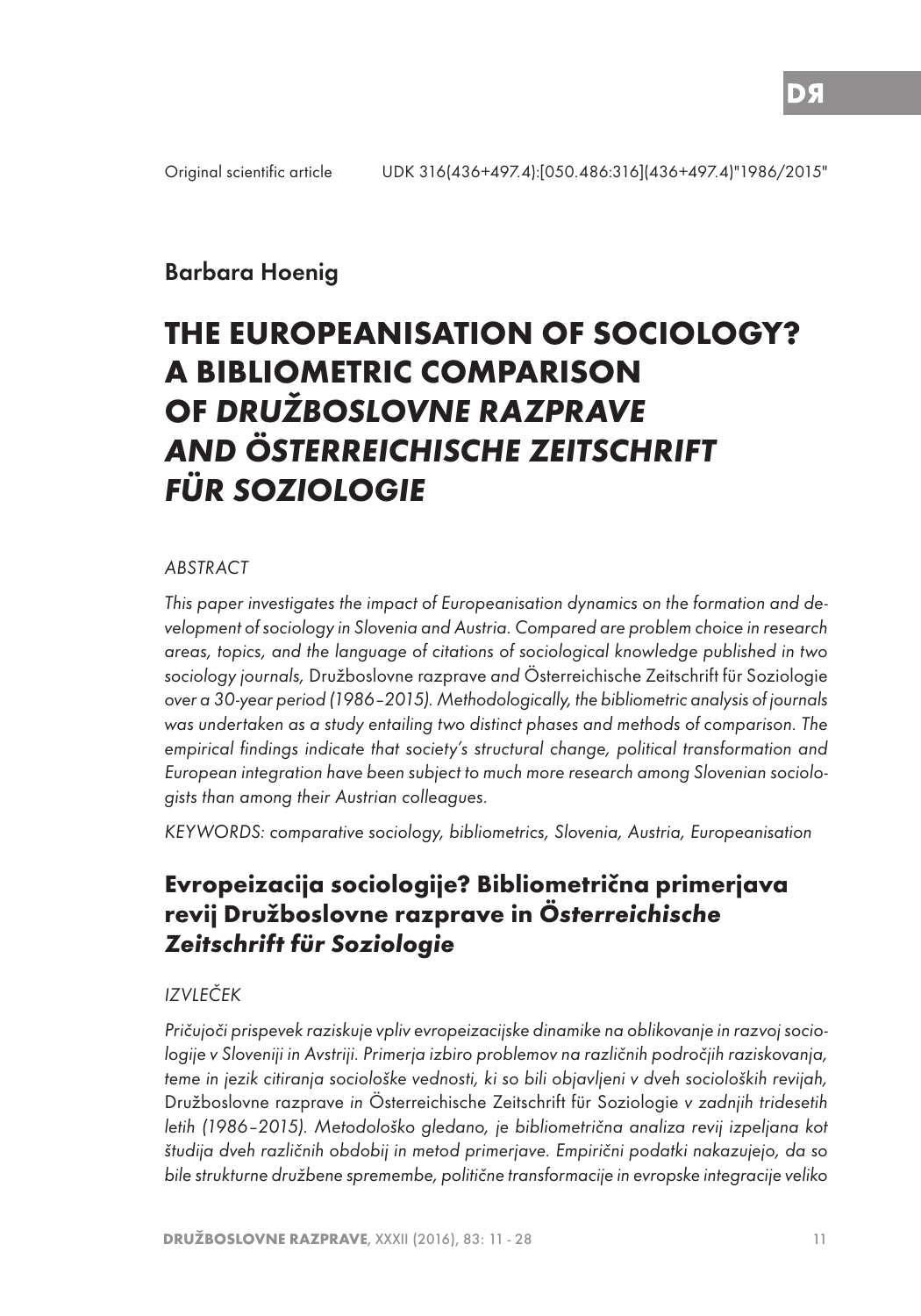pogosteje raziskovane teme pri slovenskih sociologinjah in sociologih, kot je bil to primer med avstrijskimi kolegi in kolegicami.

KLJUČNE BESEDE: primerjalna sociologija, bibliometrika, Slovenija, Avstrija, evropeizacija

### **1 Introduction**

When Slavoj Žižek reflected on the notion of the neighbour, he recognized that the term is often used 'to serve as a test of the meaning of affiliation, membership, or community insofar as the commandment seems to require a relationship or affective bond of some sort between the other and the self' (Žižek 2005: 6). Žižek went on to ask whether that commandment 'calls us to expand the range of our identifications or does it urge us to come closer, become answerable to, an alterity that remains radically inassimilable?' (Žižek 2005: 7). Taking a neighbour's view thus seems to imply acting vis-à-vis an other's society from a position of middle-range distance or scope, balancing between two poles: neither, on the one hand being intimately familiar as an insider with the respective community, nor on the other hand qualifying as 'the perfect stranger', invisible, unknown, subject to the anonymity of modern societies. The notion of neighbourhood is frequently at stake when talking about European integration. Developing a neighbour's view here may qualify as a pragmatic device for comparing two neighbouring countries and their sociological communities in terms of the social knowledge they produce.

The historical formation of the social sciences and humanities has been bound to the rise of the nation state. Thus, there are reasons to assume that scholarly communities of sociologists in the neighbouring countries Slovenia and Austria rely on historically grown intellectual preferences concerning problem choice in scientific knowledge production. 'National traditions of sociology' (Genov 1989) refer to particular research themes or 'foci of interest' (Merton 1938) relevant to a respective nation state, its society and public discourse. Within the international division of labour in sociology, these research sites indicate the particular intellectual resources of a country, in terms of problem choice, theoretical 'schools' and methodological traditions that may become of interest to international communities as well.<sup>1</sup> The general assumption here is that path-dependent national traditions of sociology are subject to Europeanization and more general internationalization pressures towards professionalization of the discipline; in reverse they may also be capable of feeding these dynamics towards an increasing Europeanization of research in sociology.

<sup>1.</sup> To mention an example: The Austrian Marienthal study on psychosocial effects of long-term unemployment (Jahoda et al. 1933), written by Marie Jahoda, Paul F. Lazarsfeld and Hans Zeisel in the early 1930s, has been bound to locally specific historical contexts and needs, but also mirrored a political interest in a research field of international scope. All three authors emigrated in the 1930s, and the Nazi-regime prevented the reception of the study for a long time. However, the relevance of the local study's findings for politically relevant research was an important condition for its more widespread reception in sociology after the Second World War (Nowotny 1983).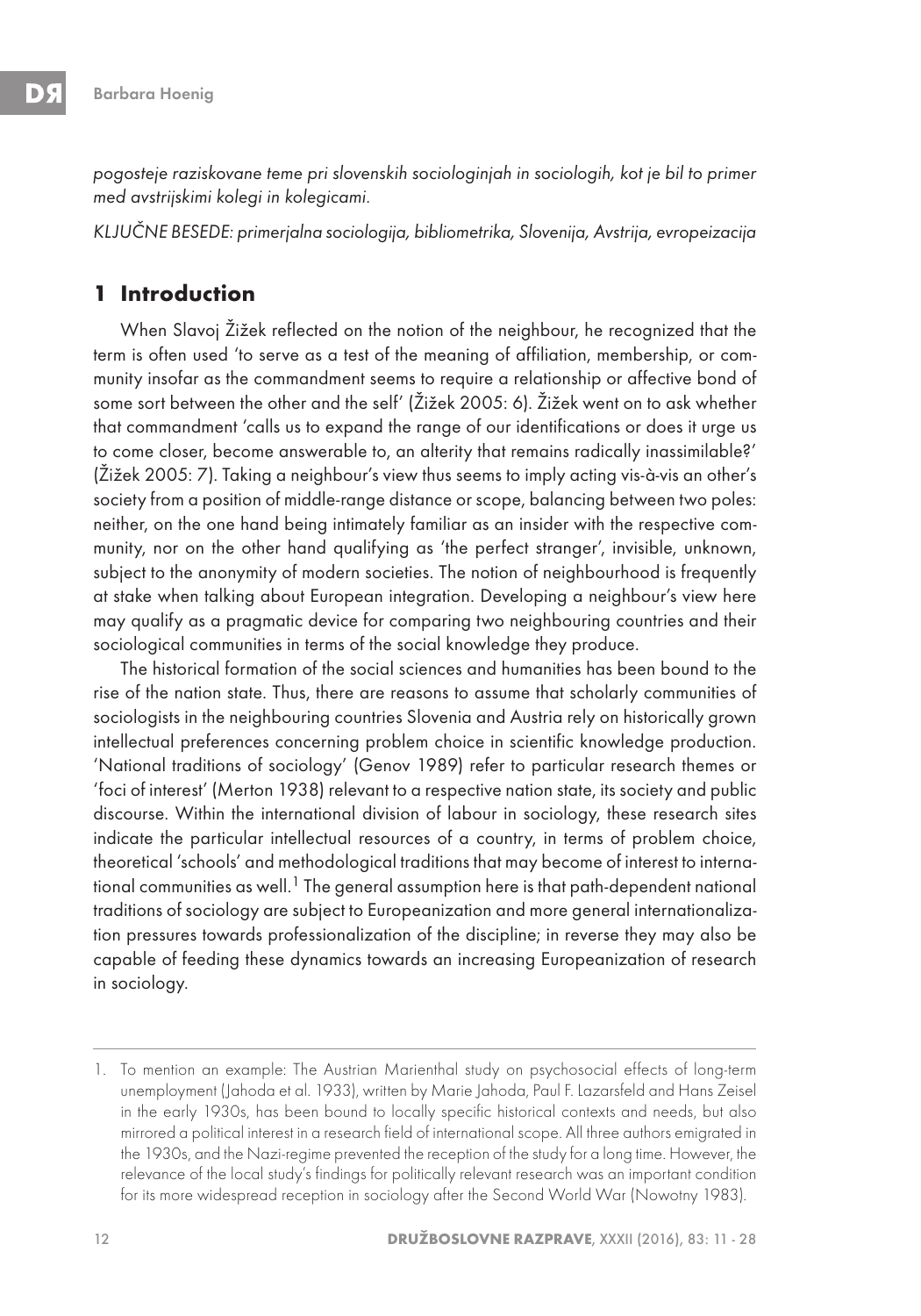This paper pursues the question whether there exists any potential impact of European integration on the professionalization of sociology as a scientific discipline and in particular on the content of knowledge produced. Which commonalities and differences in problem choice are observed when comparing the corpus of sociological knowledge generated in the two neighbouring countries? How have they evolved over the last three decades, as potential intellectual continuities, or rather indicating change in research interest instead? Can the latter causally be attributed to time-specific effects of more general dynamics of European integration and Europeanization in societies at large?

These questions are analysed by investigating two leading sociological journals in Slovenia and Austria, the Družboslovne razprave (DR) and the Österreichische Zeitschrift für Soziologie (ÖZS). The research interest is in bibliometrically comparing the corpus of sociological knowledge incorporated in these journals over three decades (1986–2015). It can be assumed that intellectual continuities and changes in problem choice mirror more general internationalization pressures to which scholars accordingly adapted in their publication practices. The main research interest here, however, is how and to what extent research issues of potential 'European concern', as a result of Europeanization processes in knowledge production, are reflected in these two journals. Choosing Družboslovne razprave (DR) and Österreichische Zeitschrift für Soziologie (ÖZS) for investigating sociological knowledge content more in detail, is justified since both are official organs of the respective national sociological associations and thus among the most important for researchers' communities in the two neighbour states.

#### **2 The Many Uses of Europeanization in Science**

In European integration theory, a distinction is usually made between 'neo-functionalist' or 'vertical' approaches towards understanding integration on the one hand, and 'transactionalist' or 'horizontal' approaches on the other hand. The former are associated with the oeuvre of Ernst B. Haas (1958), who considers regional and European integration evolving as a process of supranational institution-building. In this sense, the notion of Europeanization indicates the adding of a supranational level to institutional fields that were previously mainly subject to legal and political regulations within the borders of the nation states. The analytical core of the notion of Europeanization thus entails the complex relationship of the supranational and the national level of social institutions and the social consequences of the former towards the latter (Bach 1996). Conversely, 'transactionalists' such as Karl W. Deutsch et al. (1957) have interpreted transnational practices of interaction across European border regions as the social foundation of integration processes. Approaches towards Europeanization developing as a bottom-up process through social practices of interaction in everyday life (Delanty and Rumford 2005) often regard the region as the central unit of restructuring European territories. In addition, public perceptions of EU accessions and social scientific discourses on Europeanization often very much depend on the respective country context and its particular history of European integration. Raković recently argued that Europeanization processes can also be considered as a 'rite of passage' of an imagined Europe, and as 'a ritualized myth building process employed for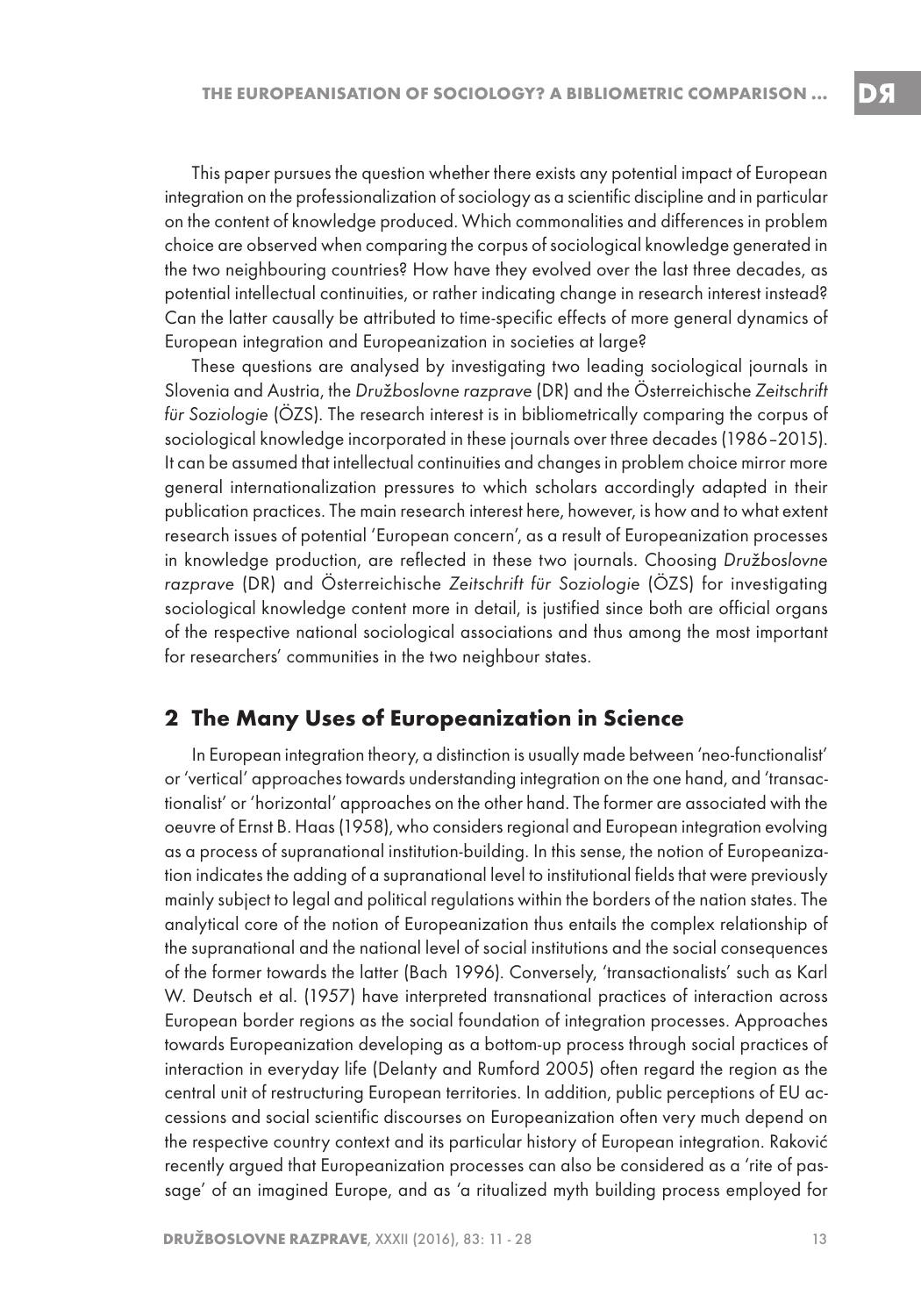the sake of European unity, and for the purpose of overcoming the flaws and foibles of the European existence, and aiming at survivance' (Raković 2013: 114).

How can the notion of Europeanization be fruitfully applied to the field of science and research, in particular to sociology? An interest in how European policies led to structural transformations of sociology as a scientific discipline<sup>2</sup> needs to consider the characteristics of a scientific discipline and its process of institutionalization and professionalization. In his reflection of the historical formation and development of intellectual traditions in sociology, Shils (1970) mentioned three central indicators for the existence and status of a discipline's institutionalization. First, a discipline requires students to whom the new knowledge is taught, usually in the academic context of a university. Second, a public interest in sponsoring research done in that field of (social) science is required, articulated either by a governmental ministry or other funding institution. Third, scholars of that discipline communicate their work and scientific findings in joint publication organs such as journals recognized as specific ones for the respective discipline.

Shils' general indicators for the existence of scientific disciplines can usefully be applied to the case of sociology prior to analysing whether any Europeanization effects occurred in its process of formation and development. While the first indicator that a discipline must be taught to students is affected by institutionalizing the Bologna Reform Process in higher education, the second applies to sociologists' participation in European research funding structures such as the Research Framework Programmes.<sup>3</sup> In this paper, the analysis of Europeanization effects on sociology focuses on considering Shils' third indicator, underscoring the importance of scientific communication among scholars, when comparatively investigating two leading sociology journals located in European neighbourhoods.

### **3 Previous Research on Sociology Journals**

In the Sociology of Science, Robert K. Merton considered science as a social institution in which a community's collective endeavour provides reward and reputation for scientific achievements on a meritocratic basis (Merton 1973). Based on the invention of the Social Science Citation Index in the late 1960s, the publication behaviour of 'invisible colleges' of scientists, communicating and networking through their work, became empirically measurable (Price 1963). Merton's former students at Columbia University were among the first to apply citation analyses in order to evaluate the 'perceived quality' of scientific knowledge (Cole and Cole 1973). However, with good reasons there is raised the objection that in sociological studies of science the use of databases such as Thomson Reuters' Web of Knowledge remains severely limited because of its many biases in terms of region and

<sup>2.</sup> Recall that sociologists from both countries were also active in founding the European Sociological Association, as a supranational professional association of sociologists, at the beginning of the 1990s. There can be observed a rather long history of transnational cooperation among sociologists and social sciences in Slovenia and Austria, independent from the accessions of these countries as new member states to the European Union in 1995 and in 2004 respectively.

<sup>3.</sup> For a comparative analysis of these two institutional indicators of Europeanization, see Hoenig (2009).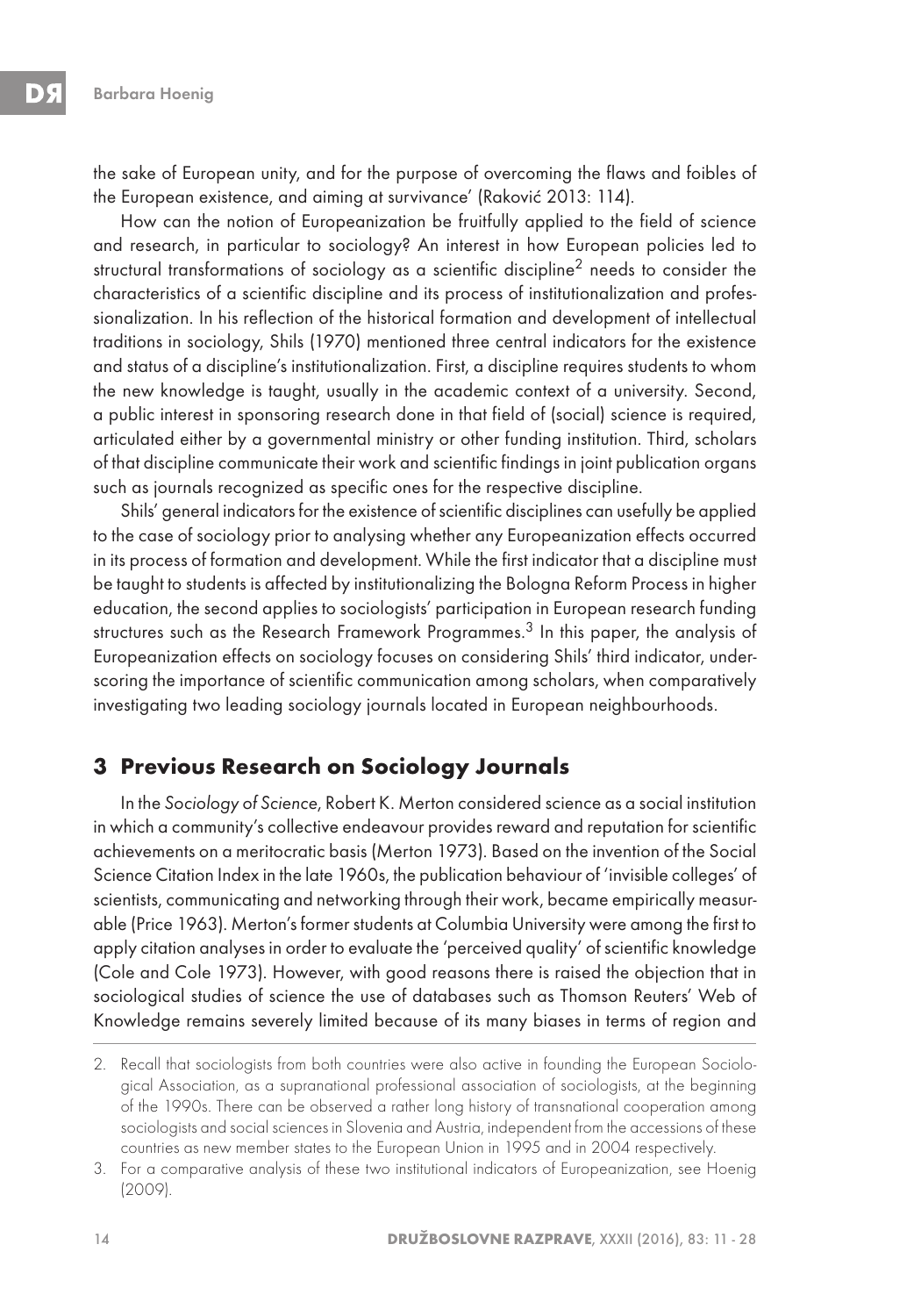language, still insufficiently covering knowledge produced in the social sciences, arts and humanities (Hicks 2006). Historical sociology reconstructs the enfolding of distinct journals within their respective contexts, such as Abbott's path-breaking analysis of the Chicago School, underscoring that the development of scientific journals can be understood as part of an academic discipline's professionalization process (Abbott 1999).

Concerning bibliometric analyses on sociological journals in Slovenia and Austria, a long-term analysis of Slovene journal Teorija in Praksa has been undertaken by Kramberger and Jug (2004). Their time-sensitive analysis covered about 80 per cent of all journal articles published over four decades. In particular, they focused on the changing contribution of different disciplines or social scientific (sub-)fields to the in-house journal of the Faculty of Social Sciences (FDV) over time, finding a strong increase in contributions from political science. Mali (1996), Mali et al. (2010), Ferligoj et al. (2015) and Groboljšek et al. (2014) compared Slovenia's social sciences and humanities with the natural and life sciences, in particular concerning co-authorship networks. Despite the increasing relevance of co-authorship across all disciplines, they observed divergent patterns of collaboration networks by field, such that, in contrast to natural scientists, social scientists who co-operate with colleagues from abroad are less likely to co-author papers with colleagues at home. For the social sciences in Central and East European countries, Mali (2011) more generally identifies great expectations towards an anticipated breakthrough in international productivity whereas the latter can only be understood by reference to the existence or lack of institutional support and national contexts of evaluation systems of public science.

The Österreichische Zeitschrift für Soziologie has been analysed by Crothers (2000), who compared its content with sociological knowledge produced on a global scale. Particular strengths of Austrian sociology were a quantitatively strong interest in the history of sociology, indicating that Austrian sociologists often work in the shadows of an illustrious past of the discipline in their country. Fleck (2001) has scrutinized the professional status of authors that have published articles in the ÖZS between 1976 and 2001. He found that among ÖZS authors the proportion of researchers outside universities steadily declined (from 24% to 3%), along with declining proportions of women (from 26% to 22%) and young researchers (from 45% to 10%). In reverse, the proportion of authors with higher status has strongly increased, including sociologists with tenure (from 12% to 61%) and guest authors affiliated to universities abroad (from 7% to 48%). Reichmann (2011) extended that analysis 10 years later with a focus on modified patterns of co-authorship indicating a changing scientific publication culture of science in general.

#### **4 Research Design: A Bibliometric Comparison in Two Phases of Study**

The bibliometric comparison of Družboslovne razprave and the Österreichische Zeitschrift fuer Soziologie [Austrian Journal of Sociology] has been undertaken as a comparative investigation in two phases of study. In Phase One, the investigation considered the relative status of the two journals for researchers affiliated to sociology departments in the common border region Slovenia and Southern Austria. In addition, sociologists' citation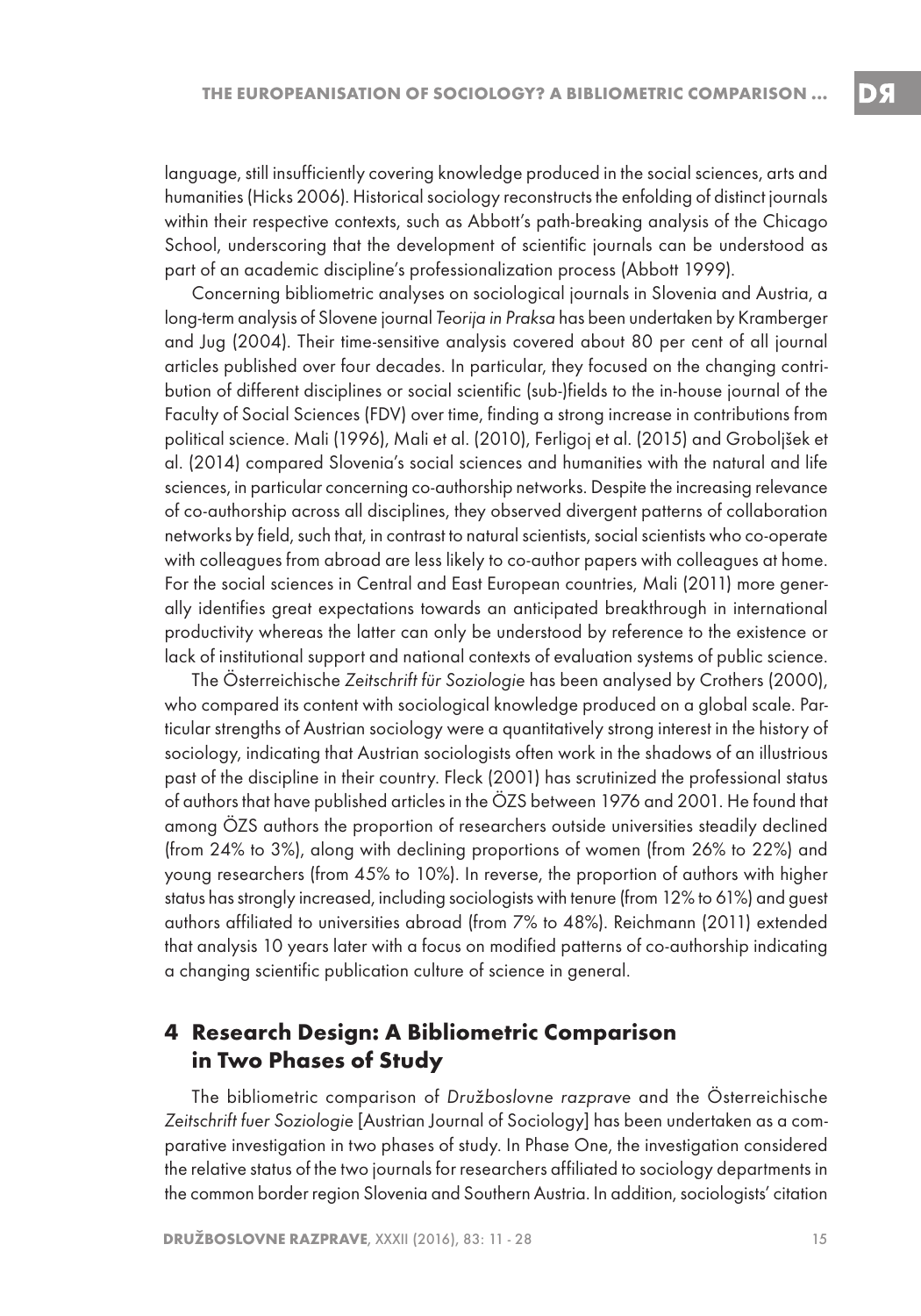practices and language-orientation in terms of cited literature were analysed, as well as journal content in terms of problem choice, country-profiles and time-dependent effects, the latter potentially related to Europeanization. This has been undertaken in the second half of the 2000s in the context of a more encompassing examination of Europeanization processes in Slovenia and Austria.

Apart from bibliometrics, historical comparative analyses of two public science systems, documentary analyses of changing study curricula in light of the Bologna Reform Process, and analyses of research projects funded by the European Research Framework Programmes have been applied. In addition, more than 20 in-depth interviews were conducted with sociologists affiliated to five university departments of sociology and three external research institutes in the common border region of Slovenia and Southern Austria.4 The first phase of the bibliometric study was based on hard copy search of sociological publications only, including a) all publications of researchers affiliated to these five university departments who at least have received a PhD, and b) a comparison of the two journals' content from 1986 up until 2007. In interviews with sociologists, the latter have also been asked to interpret country-specific findings of bibliometric analyses from their professional perspective.

For the three departments in Slovenia (FDV Ljubljana, FF Ljubljana, Maribor), we relied on publication lists available at the national virtual bibliographical system COBISS (status: 31/12/2007). For the two Austrian university departments (Graz, Klagenfurt) publication lists were available on the respective departmental webpage, some of them as full, some of them as incomplete lists.<sup>5</sup> During the first phase of study, the two journals were only insufficiently covered by Sociological Abstracts.<sup>6</sup> Since a solely electronic research would be incomplete and result in inadequate findings, the literature search and resulting bibliometric analyses were performed mainly by hand, taking the hard copy versions of the complete set of primary sources into account. Therefore, in a second step comparing article content of the two journals, a manual investigation of all issues of the respective journals was undertaken in the Jože Goričar library in Ljubljana and the library of the

<sup>4.</sup>  The institutional sample comprised five university departments of sociology: Fakulteta za družbene vede (FDV) Ljubljana, Filozofska fakulteta (FF) Ljubljana, Maribor, Graz, Klagenfurt, and three external research institutes: the Mirovni Institut, the Interuniversitäres Forschungszentrum Graz (IFZ), and the Fakultät für interdisziplinäre Forschung und Fortbildung Klagenfurt (IFF). IFZ and IFF meanwhile became formally integrated in the respective universities. Findings of the comparative historical analysis and of the interviews are reported in Hoenig (2012).

<sup>5.</sup> Unfortunately, sociology in Austria does not provide an electronic database comparable to CO-BISS. Reporting requirements at national level were introduced in the late 2000s in the context of universities' intellectual capital reports (Wissensbilanzen) vis--vis the ministry, while the standardization of documentary systems across universities is still rather low.

<sup>6.</sup> In 2008, the international electronic database of formerly Cambridge Sociological Abstracts (now Sociological Abstracts Proquest) was rather poor, covering comparable data for both sociology journals from 1995 up until 2001 only. Even now, Sociological Abstracts covers DR data from the year 1995 onwards only. In other words, the problem with a solely electronic research by the Sociological Abstracts database lies in its inadequacy for identifying articles published prior to 1995 (DR) and after 2001 (DR and ÖZS).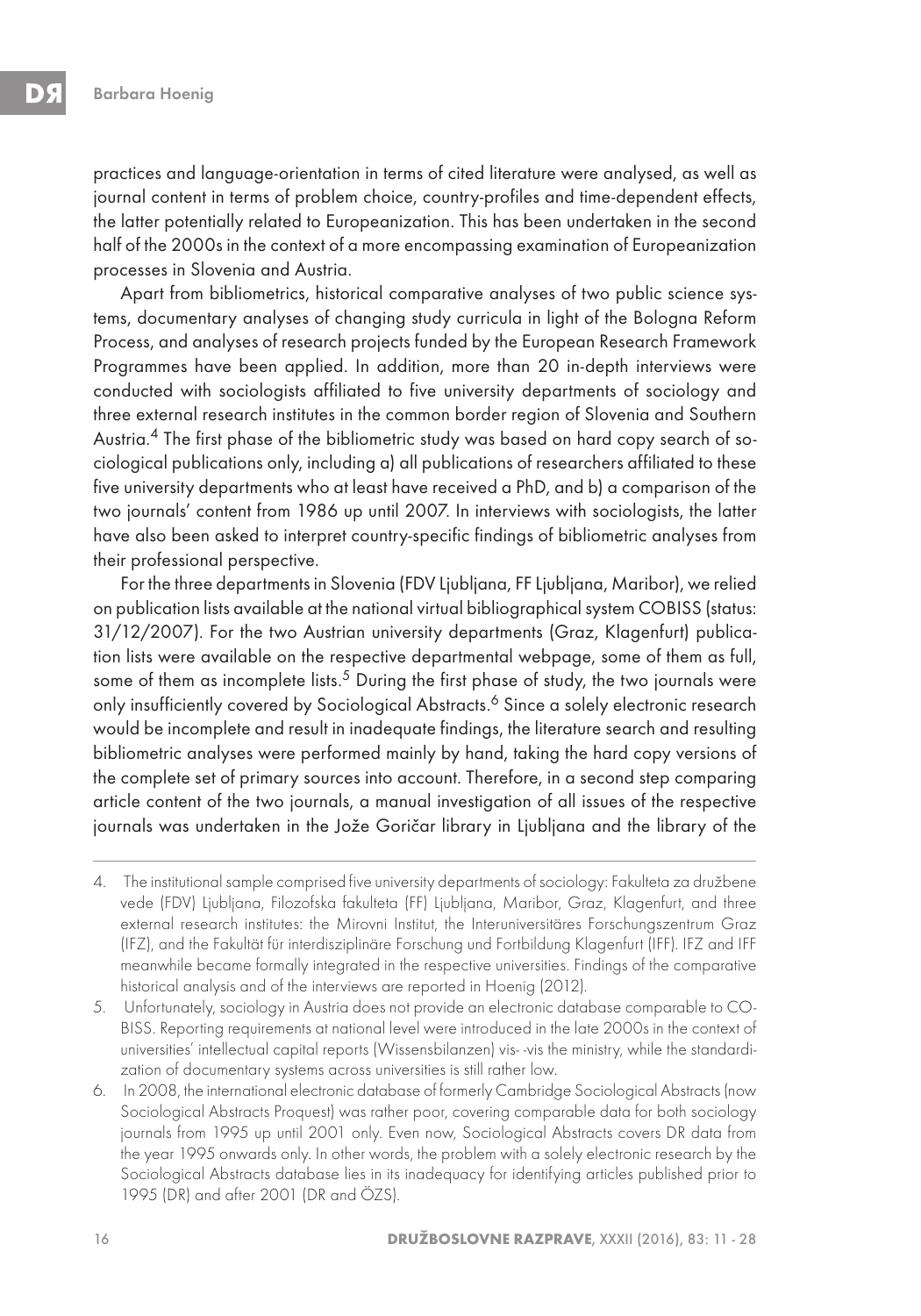University of Graz. To identify any long-term change in research content it was necessary to identify a sufficiently broad time-window.<sup>7</sup> Thus, the sample included original scientific articles published between 1986 and 2007, but excluded research notes and book reviews. It included 434 articles of DR and 508 articles of ÖZS, in sum 942 journal articles for Phase One (1986–2007).

In Phase Two, these initial results were then complemented and compared with a comparative analysis of the two journals, as indexed in the Sociological Abstracts database. Coverage of Sociological Abstracts has substantively increased in the last decade, now entailing articles for both journals from 1995 up until 2015. Thus, I was able to run a follow-up study of our previous investigation, complementing long-term findings from Phase One, at the same time comparing previous data to the more recent ones, both methodologically and in terms of empirical results. In Phase Two of the study, I relied on the Sowiport Gesis electronic portal (URL sowiport.gesis.org) that is fed by several databases, among them Sociological Abstracts. Since the database does not make a distinction between scientific articles and research notes, the number of articles has been corrected manually, excluding ÖZS research notes. This decision reduced the number of articles to a quantitatively comparable sample of 659 DR articles and 664 ÖZS articles for the time-span  $1995-2015$  (total  $n = 1,323$  articles). Synthesizing samples from these two phases of study, I present and discuss comparative bibliometric data on sociological knowledge published in these two journals over three decades (1986–2015).





<sup>7.</sup> This is also in line with Abbott's suggestion that an intellectual paradigm in sociology on average lasts for about 25 to 30 years, corresponding to the median duration of a sociology professor's affiliation to the university (Abbott 2001).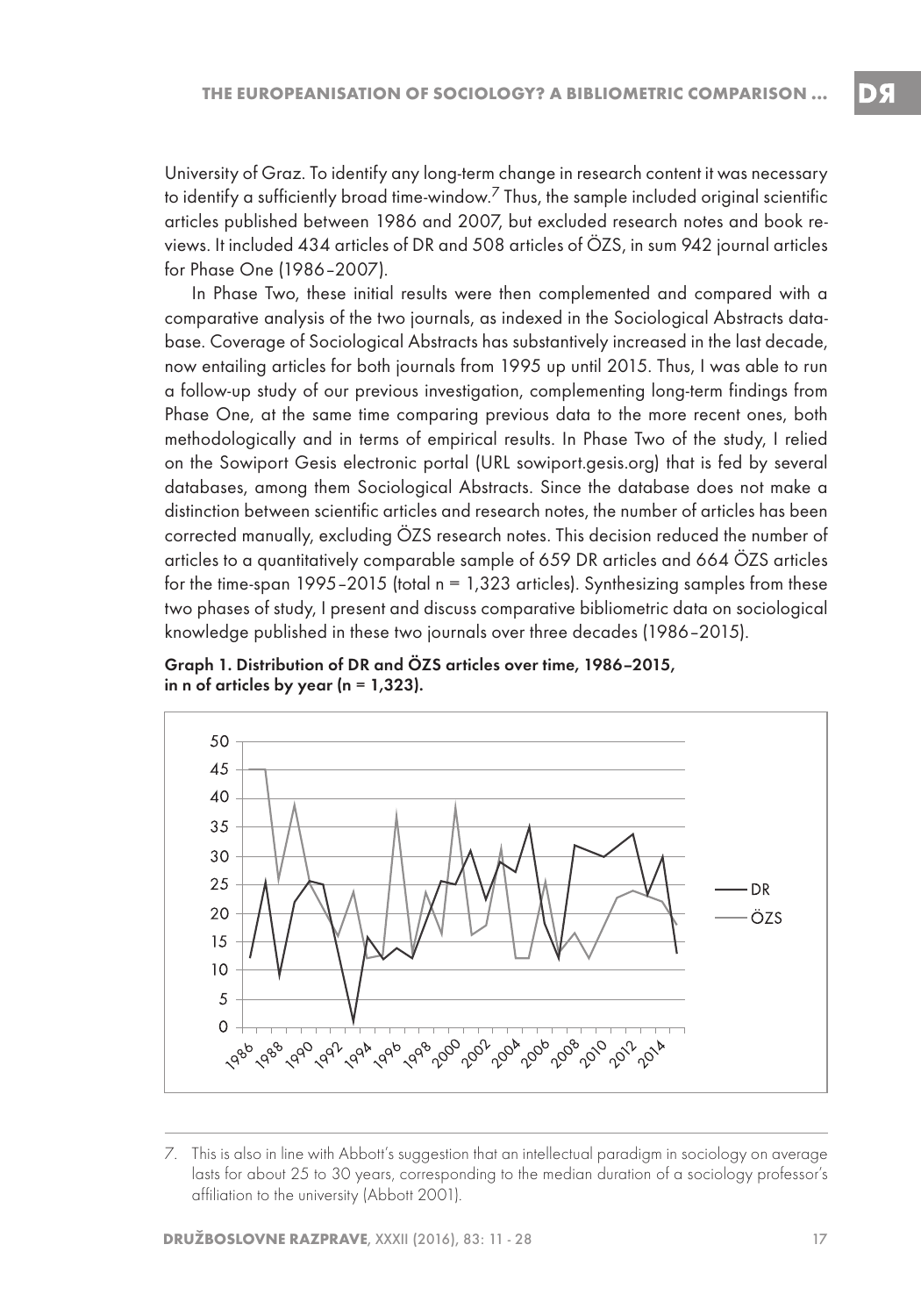The distribution of articles over both phases is shown in Graph 1; on average 22 articles per year were published in DR and in ÖZS respectively. The distribution over time was relatively homogeneous, except for the fact that in 1993 no DR volumes were published, and in the 1980s the number of articles was greater in ÖZS than in the following years in which research notes were introduced in a new section. Peaks in the ÖZS distribution indicate special issues that were frequently published as supplements to particular research themes from the mid-1990s up until the mid-2000s.

The cognitive content of articles published in DR and ÖZS has been analysed with a focus on country-specific differences and potential changes in time from 1986 up to 2015. Journal content has been analysed by extracting a set of keywords or codes from articles' titles and abstracts that were available in the respective vernacular and in English respectively. The set of keywords mainly derived from the classification system of the International Sociological Association's (ISA) sociology sections (URL isa.org), using keywords mentioned in section titles as search terms. In Phase One of the study, we were also interested in empirical methods and theoretical paradigms, sociological key theorists mentioned and in the language-orientation of cited references. In Phase Two of the study, we have also taken research themes indicated by Sociological Abstracts into account, insofar as they corresponded with these previously defined ISA keywords.

# **5 A Transnational Case Study: Comparing the Two Sociology Journals**

Družboslovne raprave was founded in 1984 at the time of the awakening civil society in Slovenia, and was edited both by the Slovene Sociological Association SSD and the Institute of Sociology.8 Inter-disciplinary social scientific researchers dedicated the journal to the Institute, which had been founded in 1959, later on the Institute of Sociology and Philosophy located in Ljubljana. The Institute has been located outside universities and therefore differed from academic sociology taught at the FDV faculty, in its exclusive focus on research. After the independence of Slovenia in 1991 the Institute was closed; half of the staff went to the FDV, half either took retirement, or remained without a job. 'Družboslovne razprave was a heritage which they brought with them … as given from open minded sociologists not to forget that it was from the Institute' (from an interview). After 1991, several social scientific disciplines in Slovenia founded more specialized English-speaking journals, which was also supported by a general trend of enforced qualification requirements to primarily focus on English-language journals. Since 1991, DR has been edited by the Slovenian Sociological Association and by the Faculty of the Social Sciences (FDV). Printing regularly three times a year, volumes are also available online and contain scientific articles, translations, book reviews and event reports.

The journal Österreichische Zeitschrift für Soziologie was founded in 1976. Quite similar to DR, it initially considered itself in contrast to academic sociology, so that the journal

<sup>8.</sup> This part is based on the DR website and on in-depth interviews with several sociologists affiliated to sociology departments in Slovenia. The interviews were conducted in spring 2008.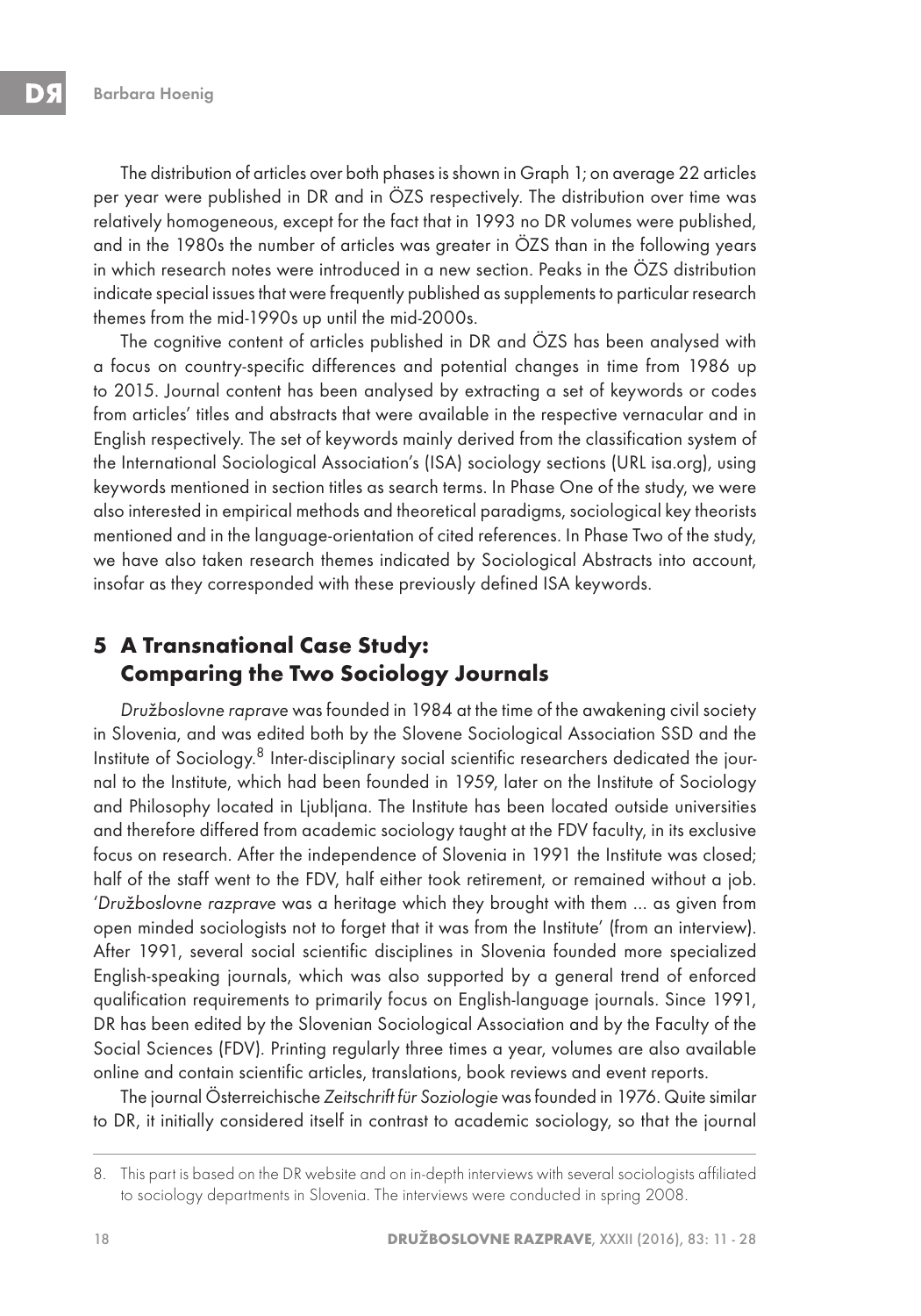for a long time was dominated by authors located at small research institutes outside the academe. The goal of the editors of these times was 'to express the variety of theoretical and methodological positions … finding their basis in social problems occurring in this country' (Balog and Cyba 2001: 10ff., translation added). From the 1980s onwards, a shift in focus from mainly empirical studies, done to a large extent in social policy research, towards more theory-oriented contributions in cultural studies has been observed (ibid.). According to the editors, sociology as an instrument of a rational societal reform should also have an impact on the development of the discipline as empirical, critical science (Balog and Cyba 2001: 18). Since both intentions, however, did not always merge, the section of research notes for widening the journal's empirical scope has been introduced. On the occasion of the journal's 25th anniversary, former editors critically reflected that not all initial missions towards strengthening a critical forum for young scholars and the more general public have been met (Balog and Cyba 2001). Edited by the board of the Austrian Sociological Association, ÖZS volumes are published four times a year and are also available online. Subject to publication are scientific articles, research notes as descriptions of current projects, introduced in the 1990s, comments on events, and book reviews. Its target groups are sociologists and scholars from neighbour disciplines.

#### **6 Relative Importance, Journal Clusters, and Language-Orientation in Citation Practices, 1986–2008**

In which journals do sociologists in Slovenia and Austria actually publish, and what is it about the relative importance of DR and ÖZS among all journals that attract sociologists as authors? Based on the universal set of journal articles<sup>9</sup> produced by university-based sociologists in the border region, in Phase One of the study journals were identified and clustered. This led to estimating the relative domestic importance of the two sociology journals as a subset of the entire field of knowledge production in the region. Of all articles published by staff affiliated to Ljubljana FDV department, 12.6% found their way into DR (total  $n = 1,371$ ), but only 4.5% of articles from Maribor department (total  $n =$ 132) and 2.1% of Ljubljana FF department (total n = 582) were published in the same journal. Compared to ÖZS, 7.1% of publications written by staff from Graz department (total  $n = 451$ ) and 5.8% of Klagenfurt staff (total  $n = 103$ ) were published in the same journal. Huge differences in staff numbers, availability of publication data and the higher importance of monographs and book sections for sociologists of these times, contribute to explaining remarkable differences in the absolute number of publications of Slovene versus Austrian sociology departments; relative frequencies thus are expected to give more adequate results.

These journals were clustered in four groups indicating the respective intended audience of readers, entailing either sociological or inter-disciplinarily oriented journals, and journals of either regional or trans-regional scope. Clusters of journals were obtained

<sup>9.</sup> The universal set included scientific and professional articles published in DR, and scientific articles, excluding research notes, published in ÖZS.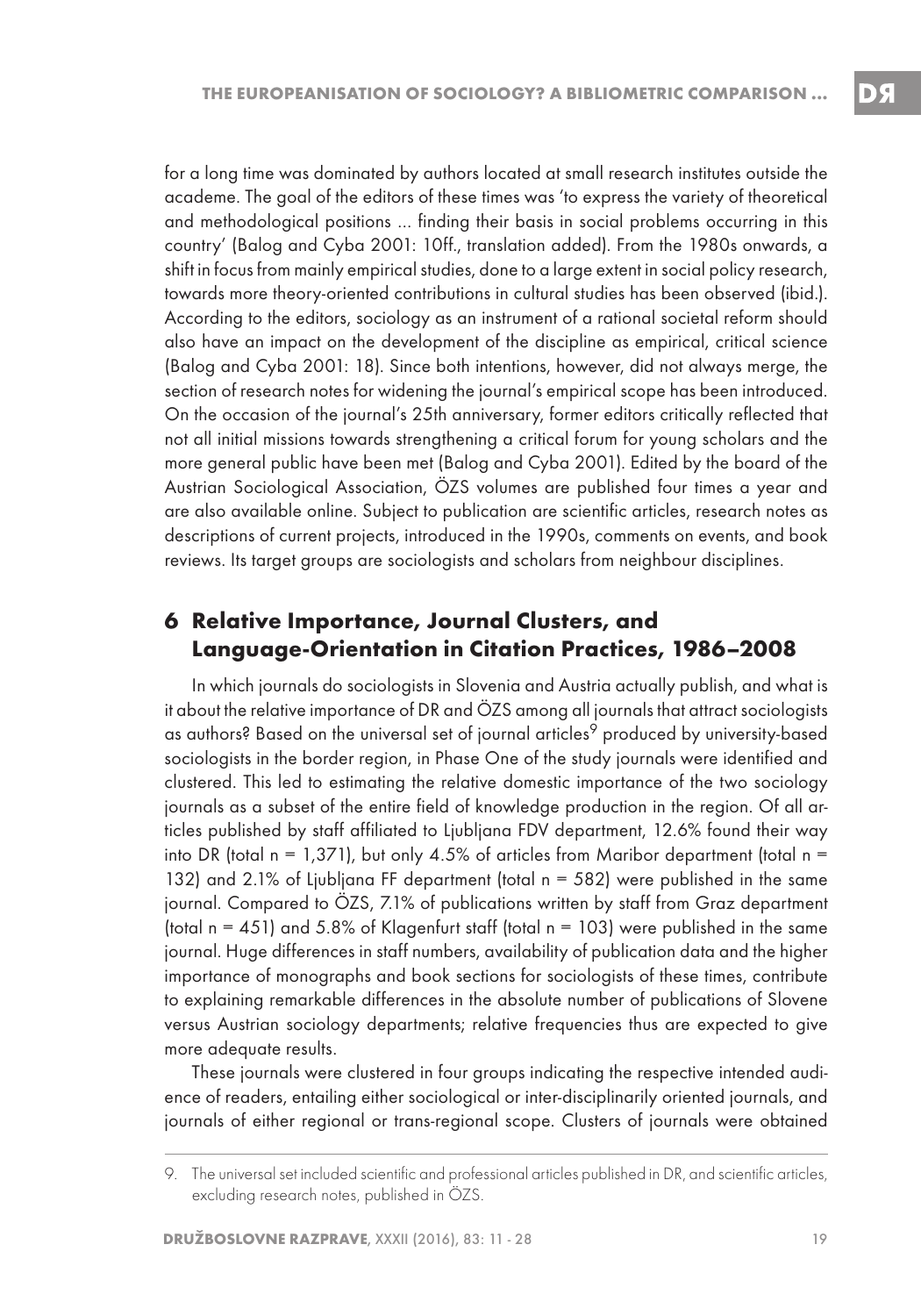by defining 'sociological' journals as those in which the discipline is either mentioned in the journal's title (e.g. Soziologie, Sociologija, American Sociological Review) or on the background knowledge that these journals play a particular role in the institutionalization of sociology in the respective countries (such as Družboslovne Razprave and Teorija in Praksa). Conversely, 'inter-disciplinary' journals lacked these distinct features; their titles often refer to social sciences in general or to neighbouring disciplines (e.g. Ethik und Sozialwissenschaft, Časopis za kritiko znanosti). 'Regional' journals were identified by their place of publication in the respective country, border region, and by the vernacular language used (Slovene respectively German). 'Trans-regional' journals were identified by the publisher being located outside the two countries, being published in other languages than the vernacular, and showing an explicitly trans-regional orientation indicated by title keywords such as 'European' and 'international'. Based on a simple frequency count of journal articles, respective results are given in Graph 2.

Graph 2. Clusters of journals by university department, in relative frequencies of journal articles (n = 2,639).



Data in Graph 2 show that staff of FDV was more strongly inclined towards explicit sociological journals (34%), whereas staff of FF (31%) and Maribor University (35%) published more in journals of multi- and inter-disciplinary scope. Graz and Klagenfurt did not very much depart in their share of publications in sociology journals (each 19%), but the former department's staff also published much in multi-disciplinary journals (23%). Concerning geographical scope, publishing in regional journals of the vernacular was predominant among all departments (with values between 38% and 51%), whereas trans-regional journals' share was between 9% and 20%. Klagenfurt department's respective high share may also be a result of the early inclusion of foreign sociologists from Germany in its research staff.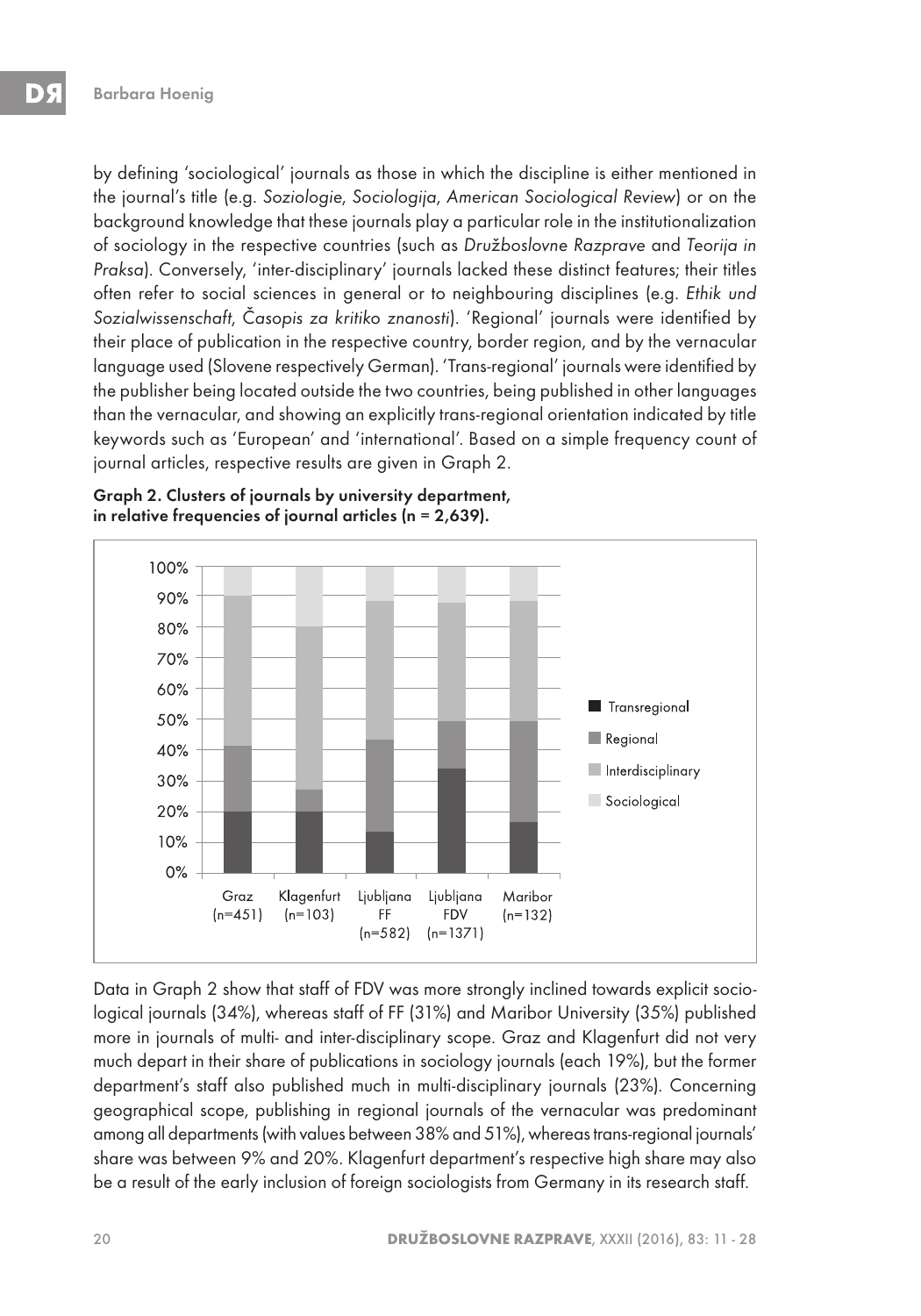The most important sociology journals in a Slovene context were Teorija in praksa, Družboslovne razprave, and Nova revija, apart from the Serbian journal Çasopis Sociologija, located in Beograd, and the French journal Annales, while most relevant sociology journals in an Austrian context were Österreichische Zeitschrift für Soziologie and the Kriminalsoziologische Bibliographie and the German journals Kölner Zeitschrift für Soziologie und Sozialpsychologie, Journal für Sozialforschung, and Soziologische Revue. (Trans-)regional journals of some importance to both Slovene and Austrian researchers were the journals Innovation and the Österreichische Zeitschrift für Politikwissenschaft, European Societies and International Sociology.

In addition, I was interested in the citing practices of researchers and their respective language affiliations as readers of sociology, mirrored in citing research literature published in the national or in other languages. In identifying citations' languages, I did not refer to languages of translations but to the anticipated original language-community of the researcher. In both journals, articles' mean number of citations was apparently increasing over time, and the share of English literature cited was increasing as well. Concerning language-orientation, however, DR authors primarily refer to literature published in English, to a much greater extent than to any other language. Up until 2004, apart from Slovene language, DR authors also cited literature published in German, in other European languages such as French and Italian, or in additional East European languages such as post-Yugoslav languages, Russian or Hungarian.

Graph 3. Articles' citations in two journals, by language, year, and mean number of citations per article (1: 1–10 citations; 2: 11–20 citations; 3: 21–30 citations).

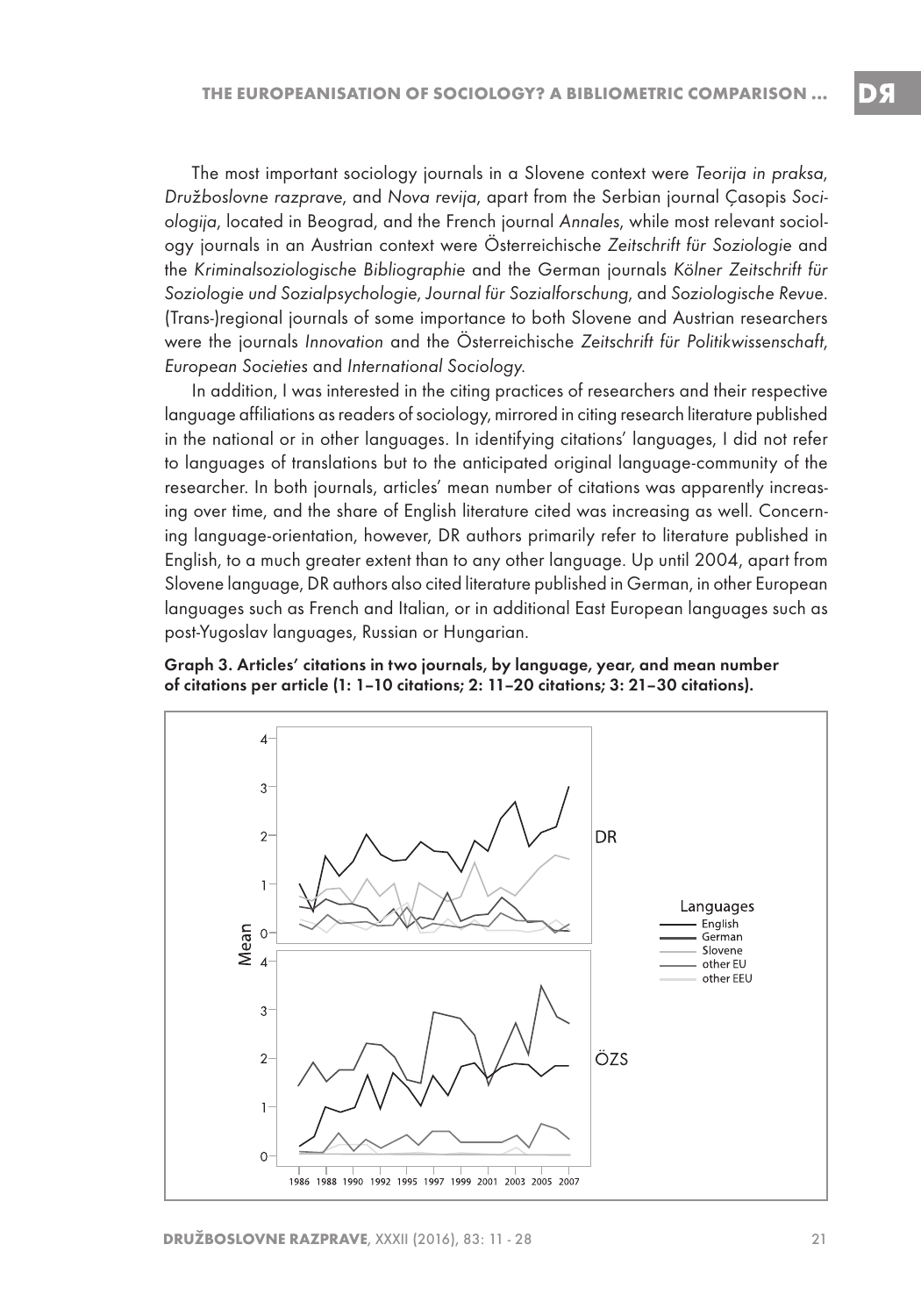This finding indicates a high international orientation of the Slovene sociological community towards the Anglo-American sociology discourse, which might also result from the constant need of a small language community to internationalize itself. Conversely, ÖZS authors were primarily citing scholarly work published in German, although references towards literature published in English increased. Parallel to the latter, and apart from the respective national language, other European languages seem to have declined in importance among authors of both journals.

## **7 Country-Profiles and Time-Dependent Effects in the Corpus of Sociological Knowledge, 1986–2015**

What about identifying specific 'national traditions' in the corpus of sociological knowledge published in DR and ÖZS respectively? Findings that indicate certain strengths, preferences or intellectual traditions in the respective sociological communities are given in Table 1. The fact that respective data partly depend on problem choice of journals' special issues, does not contradict the result that there exist research themes of particular interest to a national sociological community. In addition, it has to be taken into account that similar sociological topics may be differently addressed and enfold different meanings in the respective country context. For instance, articles published in DR frequently indicate different categories of change, whereas we seldom find any use of the notion of transformation; in the case of articles published in ÖZS, it seems to be the reverse. Nevertheless, it is assumed that issues of problem choice can be compared across country-contexts without too much loss of information.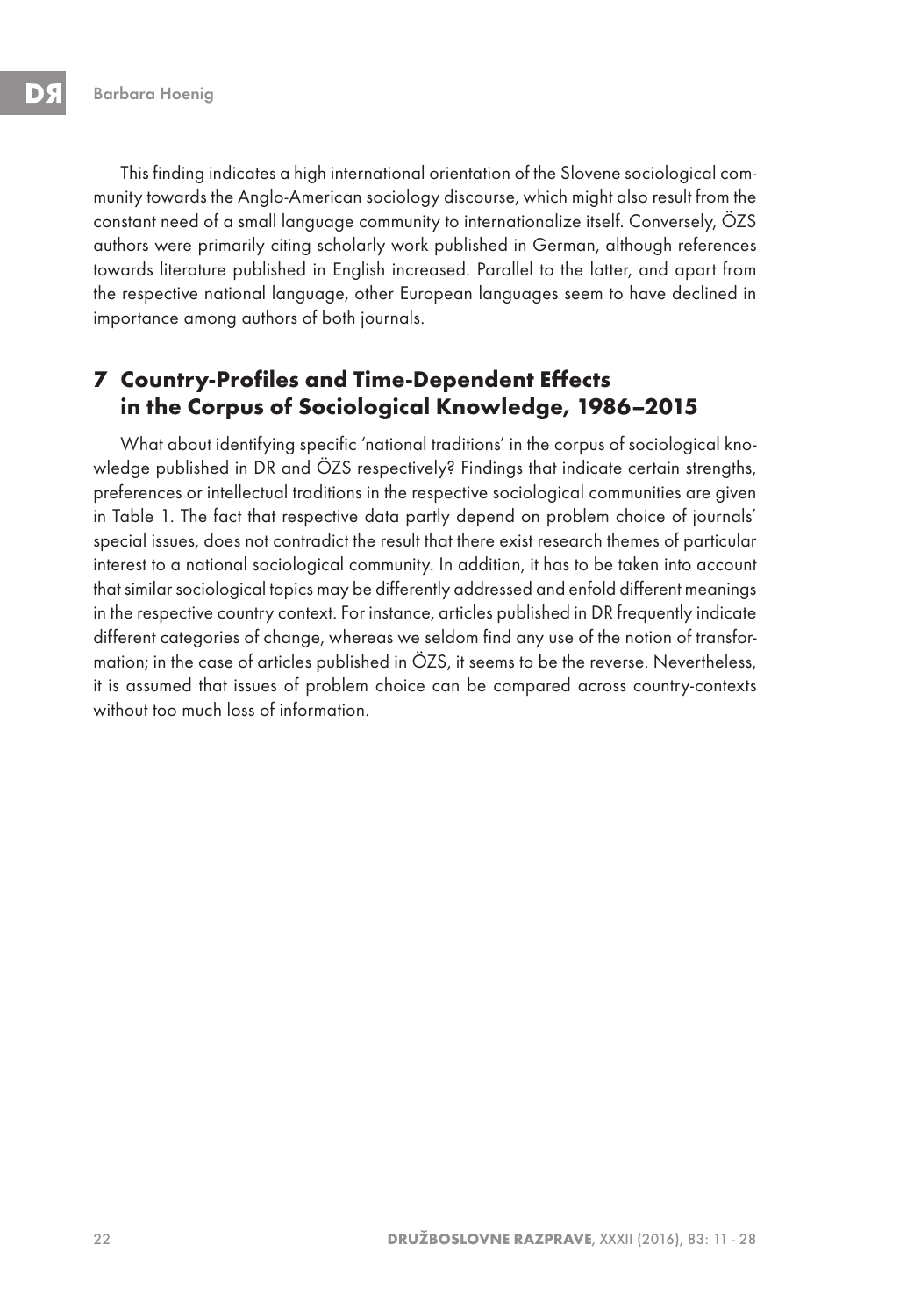|                                        |                                             | DR             |                |                |         | ÖZS     |                |                |                  |                |         |
|----------------------------------------|---------------------------------------------|----------------|----------------|----------------|---------|---------|----------------|----------------|------------------|----------------|---------|
| Country<br>profile /<br>trajectory     | Keywords                                    | 1986-<br>1995  | 1996-<br>2005  | 2006-<br>2015  | Total n | Total % | 1986-<br>1995  | 1996-<br>2005  | $2006 -$<br>2015 | Total n        | Total % |
| 1. STRONG<br>PROFILE in<br>DR          | Civil society                               | 26             | $\overline{4}$ | $\overline{4}$ | 34      | 1.63    | 3              | $\overline{2}$ | $\mathbf 0$      | 5              | 0.2     |
|                                        | Comparative                                 | $\mathbf 0$    | 6              | 9              | 15      | 0.72    | $\mathbf{1}$   | $\mathbf 0$    | $\mathbf 0$      | $\mathbf{1}$   | 0.04    |
|                                        | Europe(an),<br>including EE                 | 30             | 37             | 29             | 96      | 4.59    | 14             | 26             | 25               | 65             | 2.62    |
|                                        | Identities                                  | 6              | 5              | 10             | 21      | 1.01    | 8              | $\mathbf 0$    | 0                | 8              | 0.32    |
|                                        | Methodology                                 | 57             | 22             | 14             | 93      | 4.45    | 45             | 18             | 7                | 70             | 2.82    |
|                                        | National(ism),<br>ethnicity                 | 5              | 15             | 6              | 26      | 1.25    | 3              | 15             | 10               | 28             | 1.13    |
|                                        | Political<br>(sociology)                    | 74             | 87             | 64             | 225     | 10.78   | 28             | $\overline{2}$ | 59               | 89             | 3.59    |
|                                        | Poverty,<br>welfare, social<br>policy       | 40             | 33             | 20             | 93      | 4.45    | 17             | 6              | 21               | 44             | 1.77    |
|                                        | Stratification,<br>elite                    | 8              | 30             | 7              | 45      | 2.16    | 13             | 5              | 5                | 23             | 0.93    |
|                                        | Transforma-<br>tion, change                 | 54             | 68             | 25             | 147     | 7.04    | 58             | 36             | 65               | 159            | 6.41    |
|                                        | Quality of life                             | 21             | 18             | 1              | 40      | 1.92    | 1              | 0              | 0                | 1              | 0.04    |
|                                        | Youth                                       | $\mathbf 0$    | 5              | $\overline{4}$ | 9       | 0.43    | $\mathbf{1}$   | $\mathbf{1}$   | 0                | $\overline{2}$ | 0.08    |
| 2. STRONG<br>PROFILE in<br>OZS         | Deviance,<br>control                        | $\mathbf 0$    | 11             | 7              | 18      | 0.86    | $\overline{2}$ | 31             | 27               | 60             | 2.42    |
|                                        | History (of<br>sociology)                   | $\mathbf{0}$   | 59             | 42             | 101     | 4.84    | 4              | 136            | 137              | 277            | 11.17   |
|                                        | Migration                                   | $\mathbf 0$    | 5              | $\mathbf 0$    | 5       | 0.24    | 14             | 5              | 31               | 50             | 2.02    |
|                                        | (Sociological)<br>Theory                    | 69             | 68             | 43             | 180     | 8.62    | 90             | 51             | 87               | 228            | 9.07    |
|                                        | Women,<br>gender                            | $\overline{7}$ | 30             | 17             | 54      | 2.59    | 51             | 44             | 46               | 141            | 5.69    |
| 3. STRONG<br><b>INCREASE</b><br>(both) | Communica-<br>tion, know/<br>ledge, culture | 9              | 50             | 74             | 133     | 6.37    | 46             | 137            | 122              | 305            | 12.26   |
|                                        | Economics,<br>economy                       | $\mathbf{0}$   | 25             | 31             | 56      | 2.68    | 6              | 65             | 112              | 183            | 7.38    |

Table 1. Country-profiles and time-dependent effects in the corpus of sociological knowledge, by journal and decade, in absolute numbers and per cent. DR: Družboslovne razprave, ÖZS: Österreichische Zeitschrift für Soziologie.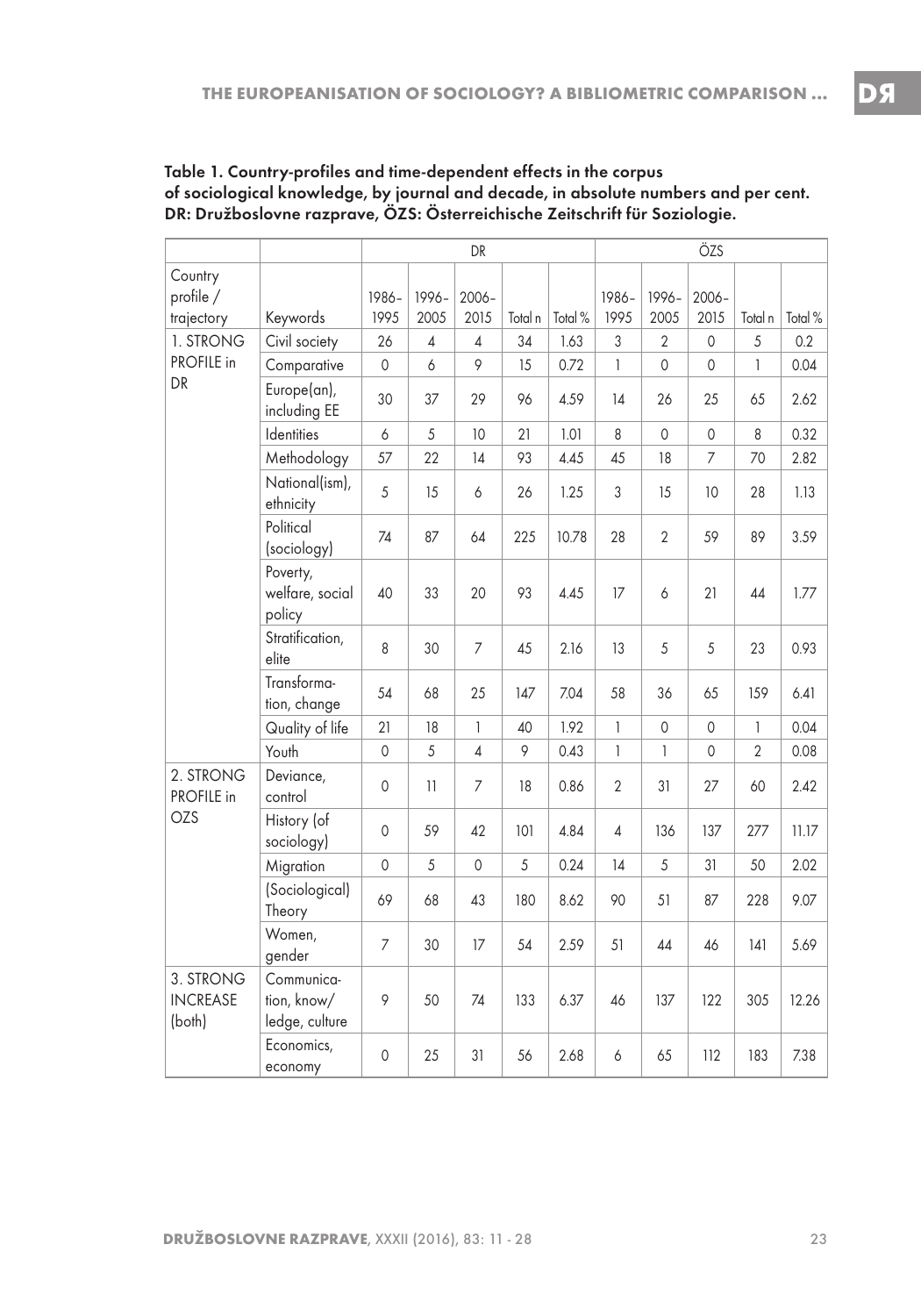|                                      |                            | DR             |               |                  |                          | ÖZS     |                |                |                |                |         |
|--------------------------------------|----------------------------|----------------|---------------|------------------|--------------------------|---------|----------------|----------------|----------------|----------------|---------|
| Country<br>profile /<br>trajectory   | Keywords                   | 1986-<br>1995  | 1996-<br>2005 | $2006 -$<br>2015 | Total n                  | Total % | 1986-<br>1995  | 1996-<br>2005  | 2006-<br>2015  | Total n        | Total % |
| 4. WEAK<br><b>INCREASE</b><br>(both) | Agriculture,<br>food       | $\mathbf{0}$   | 1             | 4                | 5                        | 0.24    | 3              | 5              | 7              | 15             | 0.6     |
|                                      | Education                  | $\sqrt{2}$     | 7             | 8                | 17                       | 0.81    | 7              | 12             | 13             | 32             | 1.29    |
|                                      | Environment                | 0              | 0             | 12               | 12                       | 0.57    | 7              | 7              | 18             | 32             | 1.29    |
|                                      | Language                   | 0              | 10            | 11               | 21                       | 1.01    | $\overline{2}$ | 5              | 9              | 16             | 0.65    |
|                                      | Health                     | $\overline{4}$ | 12            | 9                | 25                       | 1.2     | 5              | 3              | 11             | 19             | 0.77    |
|                                      | (In-)Equality              | 10             | 15            | 13               | 38                       | 1.82    | 8              | 10             | 30             | 48             | 1.94    |
|                                      | Organiza/<br>tion(s)       | $\mathbf 0$    | 38            | 21               | 59                       | 2.83    | 4              | 19             | 12             | 35             | 1.41    |
|                                      | (Social)<br>Psychology     | 3              | 14            | 8                | 25                       | 1.2     | 4              | 4              | 15             | 23             | 0.93    |
| 5. DECREASE<br>(both)                | Capitalism                 | 36             | 11            | 9                | 56                       | 2.68    | 40             | 26             | 27             | 93             | 3.75    |
| 6. INCREASE<br>- DECREASE            | Age(ing),<br>demography    | 5              | 20            | 13               | 38                       | 1.82    | 5              | $\overline{2}$ | 5              | 12             | 0.48    |
|                                      | Arts                       | $\overline{2}$ | 10            | 10               | 22                       | 1.05    | 6              | 9              | 6              | 21             | 0.85    |
|                                      | Family                     | 7              | 19            | 27               | 53                       | 2.54    | 10             | 8              | 13             | 31             | 1.25    |
|                                      | Religion                   | 1              | 10            | 14               | 25                       | 1.2     | 13             | 4              | 8              | 25             | 1.01    |
|                                      | Science,<br>technology     | 10             | 54            | 30               | 94                       | 4.5     | 53             | 25             | 19             | 97             | 3.91    |
|                                      | Work, labour               | 14             | 30            | 27               | 71                       | 3.4     | 36             | 11             | 38             | 85             | 3.43    |
| 7. DECREASE<br>- INCREASE            | Democracy                  | 37             | 21            | $\overline{2}$   | 60                       | 2.87    | 11             | 42             | 37             | 90             | 3.63    |
|                                      | Population                 | 3              | 5             | 0                | 8                        | 0.38    | 0              | 8              | 10             | 18             | 0.73    |
|                                      | Region, urban              | 14             | 9             | 4                | 27                       | 1.29    | 3              | 6              | 15             | 24             | 0.97    |
| 8. SMALL N,<br>CONTINU-<br>OUS       | Law                        | 0              | 5             | $\mathbf{1}$     | 6                        | 0.29    | 1              | 4              | 4              | 9              | 0.36    |
|                                      | Leisure                    | 3              | 3             | $\overline{2}$   | 8                        | 0.38    | $\mathbf 0$    | 0              | 1              | $\mathbf{1}$   | 0.04    |
|                                      | Sociotechnics              | $\overline{2}$ | $\mathbf 0$   | $\mathbf 0$      | $\overline{2}$           | 0.09    | 3              | 0              | $\overline{0}$ | 3              | 0.12    |
|                                      | Sport                      | $\mathbf 0$    | 4             | 3                | 7                        | 0.33    | $\overline{7}$ | 0              | 3              | 10             | 0.4     |
|                                      | Terminology,<br>conceptual | $\mathbf 0$    | 4             | 3                | 7                        | 0.33    | 0              | 2              | 0              | $\overline{2}$ | 0.08    |
|                                      | Housing                    | $\overline{2}$ | 8             | 1                | $\overline{\mathcal{L}}$ | 0.53    | 0              | 0              | 0              | 0              | 0.0     |
| Total codes,<br>in n                 |                            | 561            | 888           | 639              | 2088                     | 100.00  | 633            | 792            | 1055           | 2480           | 100.00  |

Slovenian sociology incorporated in DR gave very high proportions of knowledge produced in political sociology, when compared to the Austrian journal ÖZS (10.8% vs. 3.6%). This might partly reflect DR's more inter-disciplinary orientation, including contributions from political science; partly it may result from field-specific intellectual specialization and the high societal relevance of corresponding problem choice. Of continuing importance in DR across all three decades are European integration (4.6% vs. 2.6%) and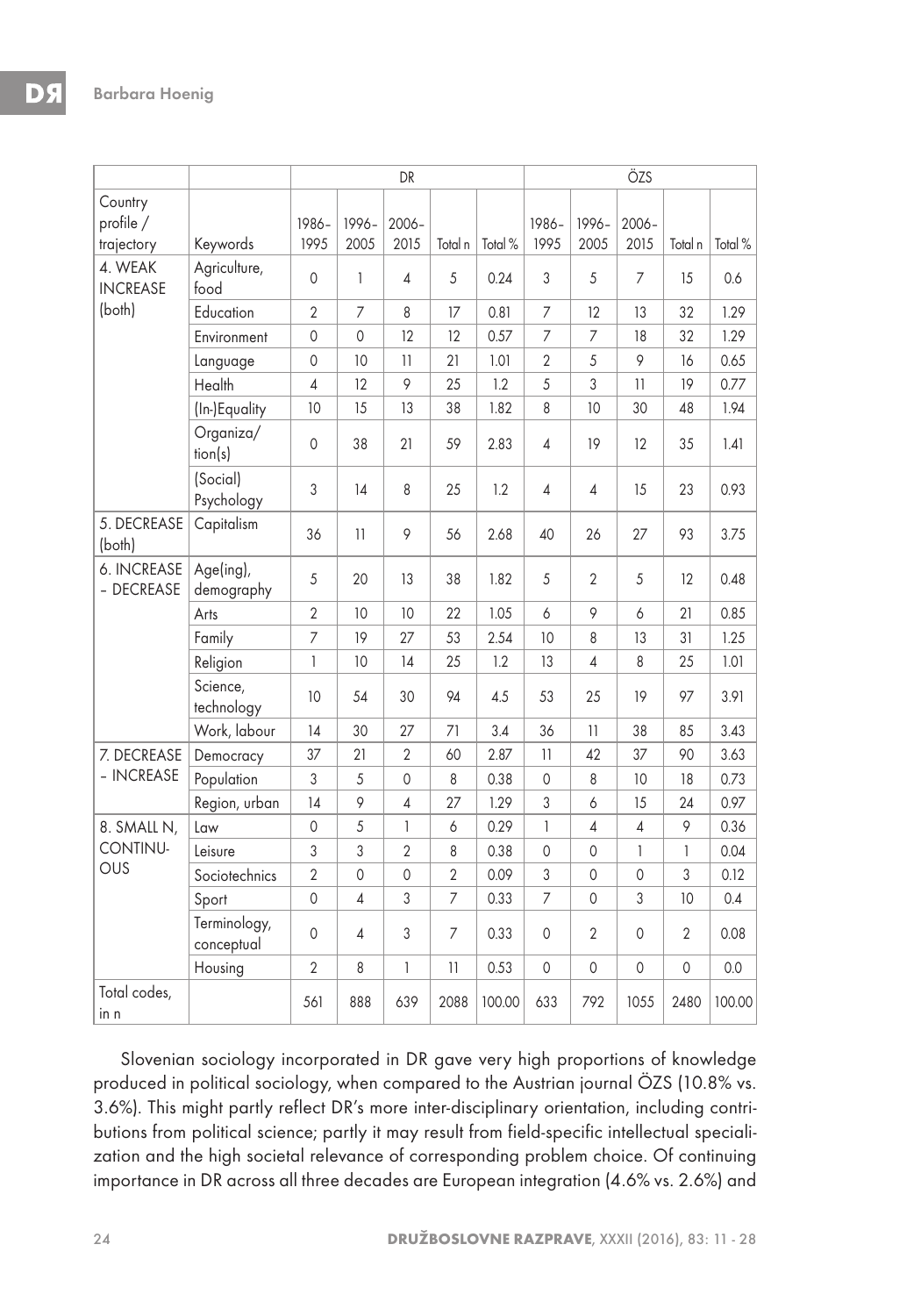issues indicating social, economic and political change and structural transformations in general.

The first decade in which the state of Slovenia gained independence has been characterized by a pronounced sociological interest in political change and the 'civil society' concept, but also in research on regional and urban development. In addition, research themes on poverty, the welfare state, and social policy issues were flourishing, apart from research on quality of life; they continued to be relevant in the second decade (1996–2005). The latter has also shown a deep interest of Slovene sociology in issues of social differentiation, stratification research and the explanation of elite-reproduction and circulation. Moreover, research on methodology and in particular comparative sociology was more pronounced in DR than in the ÖZS; the latter gains more relevance in an explicit European framework of sociological research (Haller 1990).

In which sense do these foci of research reflect transition processes of Slovene society, and in which sense do they indicate increasing Europeanization of research? It can be assumed that research in the civil society concept, in social stratification and in the transition of elites may more strongly be connected to transformations of Slovene society than to the processes of Europeanization that followed from Slovenia's independence. However, the latter has also supported a visible research interest of Slovene sociologists in topics of (East) European integration from the mid-1990s onwards, but also research on citizenship, nationalisms, and interethnic relations in particular from the 2000s onwards. The latter are seen as partly resulting from the break-up of former Yugoslavia and the catastrophic Balkan wars of the 1990s.

Table 1 does not give any evidence that the interest in (East) European integration has found a comparable resonance among Austrian sociologists. Neither has the scientific community in Austria reflected on major processes of political transformation, social stratification, and social change. Although Austria does not share the experience of Slovenia's rather recent stately independence and connected transition processes, the comparable lack of research on European integration in ÖZS is particularly surprising. Both Austria's EU accession in 1995 and the Eastern enlargement almost one decade later could have initiated much more sociological research on these issues. The relative ignorance of Austrian sociologists to phenomena of civil society and social stratification in interviews has been explained by some of them by an increasing neglected interest in theorizing class inequalities in favour of differences by gender, ethnicity, and sexual orientation. Anglophone cultural studies' discourse, but also recent research on economic sociology, apparently attracted increasing interest in both sociological communities.

So what about research topics and problem choice prominent in Austrian sociology? In ÖZS there can be observed a considerable interest in the history of sociology and also in sociological theory. Visible research in the sociology of education may indicate a rather indirect effect of Europeanization, in particular by the evolving Bologna Reform Process. In addition, high proportions of research on both gender and migration that did not find much interest among academic sociologists until recently, can be partly interpreted as a potential outcome of research funded by the EU's Framework Programmes, and thus as an indirect consequence of the Europeanization of public science systems.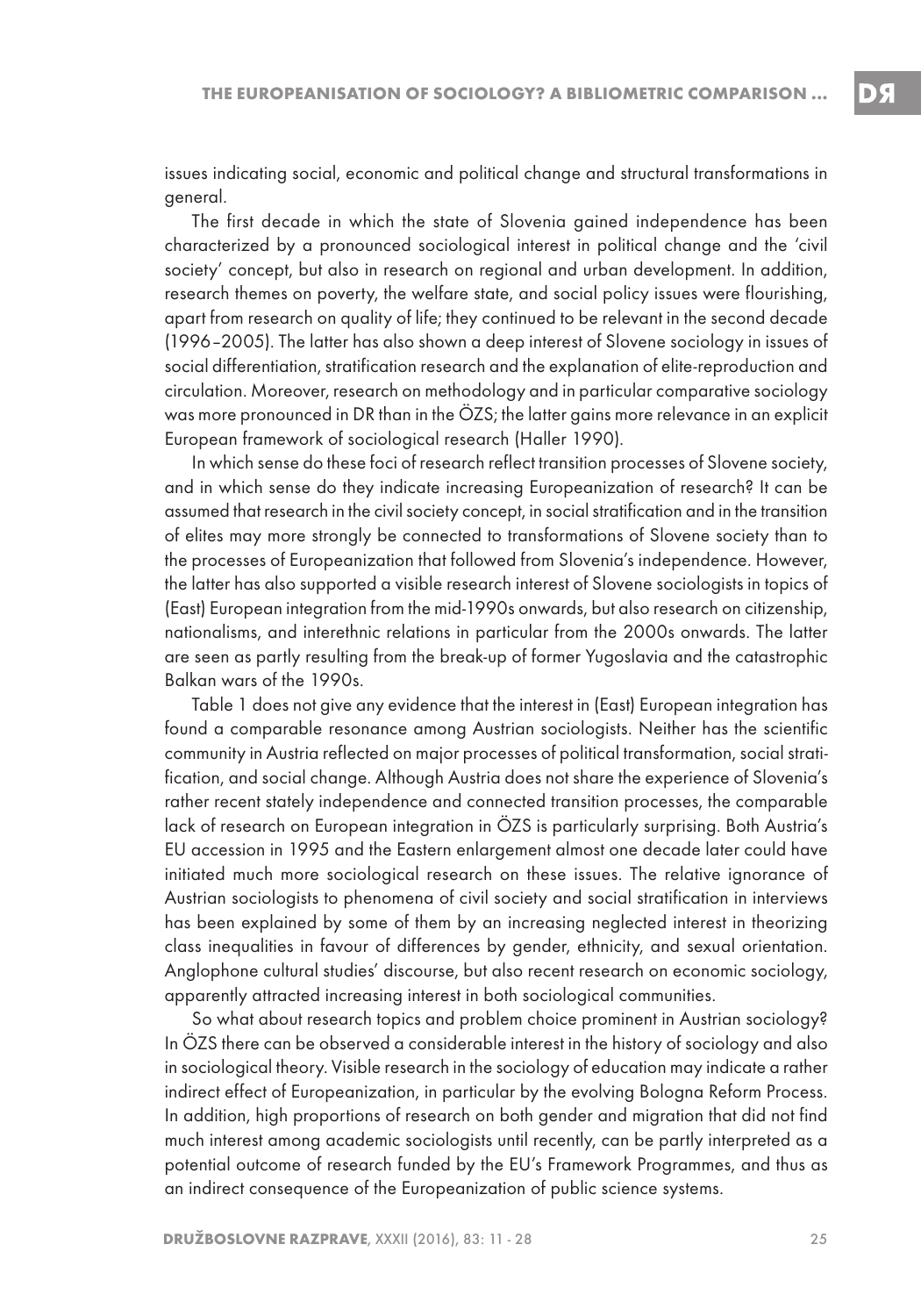## **8 Conclusions: Towards a Europeanization of Sociological Knowledge?**

Both DR and ÖZS are national journals of the sociological communities, and they share specific characteristics, such as being broader in the range of subjects and being published in the national language. With increasing internationalization pressure on sociological communities they are thus discriminated against more specialized journals published in English language. Current changes in the social organization of the (social) sciences and in institutional requirements for qualification suggest that the publication behaviour of social scientists is also subject to cohort effects. A comparison of journal content across three decades revealed differences in intellectual traditions of sociology, depending on the respective societal conditions of the discipline as well. Cognitive continuities and change in problem choice at least partly reflect the causal effects of the Europeanization of the discipline and of science at large. It remains to be seen how and to what extent increasing processes of disintegration in the European Union will shape changing conditions of the social sciences in both member states and whether these foreshadowed transformations will attract the research interest of sociologists publishing in ÖZS and DR too.

## **Bibliography**

- Abbott, Andrew (1999): Department and Discipline: Chicago Sociology at One Hundred. Chicago: The University of Chicago Press.
- Abbott, Andrew (2001): Chaos of Disciplines. Chicago: The University of Chicago Press.
- Bach, Maurizio (1996): A Quiet Revolution through Administrative Procedure: Bureaucratic Integration Processes in the European Community. In V. Gessner, A. Hoeland and C. Varga (eds.): European Legal Cultures: 552–557. Aldershot: Dartmouth.
- Balog, Andreas, and Cyba, Eva (2001): Anspruch und Realität: 25 Jahre ÖZS. Österreichische Zeitschrift für Soziologie, 26 (2): 6–24.
- Cole, Stephen, and Cole, Jonathan A. (1973): Social Stratification in Science. Chicago: The University of Chicago Press.
- Crothers, Charles (2000): Austrian Sociology: A Case Study in the Sociology of the Production of Social Knowledge. In C. Fleck. (ed.): Soziologische und historische Analysen der Sozialwissenschaften. Special Issue of Österreichische Zeitschrift für Soziologie: 267–286. Wiesbaden: Verlag für Sozialwissenschaften.
- Delanty, Gerard, and Rumford, Chris (2005): Rethinking Europe: Social Theory and the Implications of Europeanization. London: Routledge.
- Deutsch, Karl W., Burrell, Sidney A., Kann, Robert A., Lee, Maurice, Lichterman, Martin, Lindgren, Raymond E., Loewenheim, Francis L., and Wagenen, Richard W. van (1957): Political Community and the North Atlantic Area: International Organizations in the Light of Historical Experience. Princeton: Princeton University Press.
- Ferligoj, Anuška, Kronegger, Luka, Mali, Franc, Snijders, Rom A. B., and Doreian, Patrick (2015): Scientific Collaboration Dynamics in a National Scientific System. Scientometrics, 104: 985–1012.
- Fleck, Christian (2001): Verblichene Röte auf grauem Hintergrund: Ein Vierteljahrhundert ÖZS. Österreichische Zeitschrift für Soziologie, 26 (2): 64–76.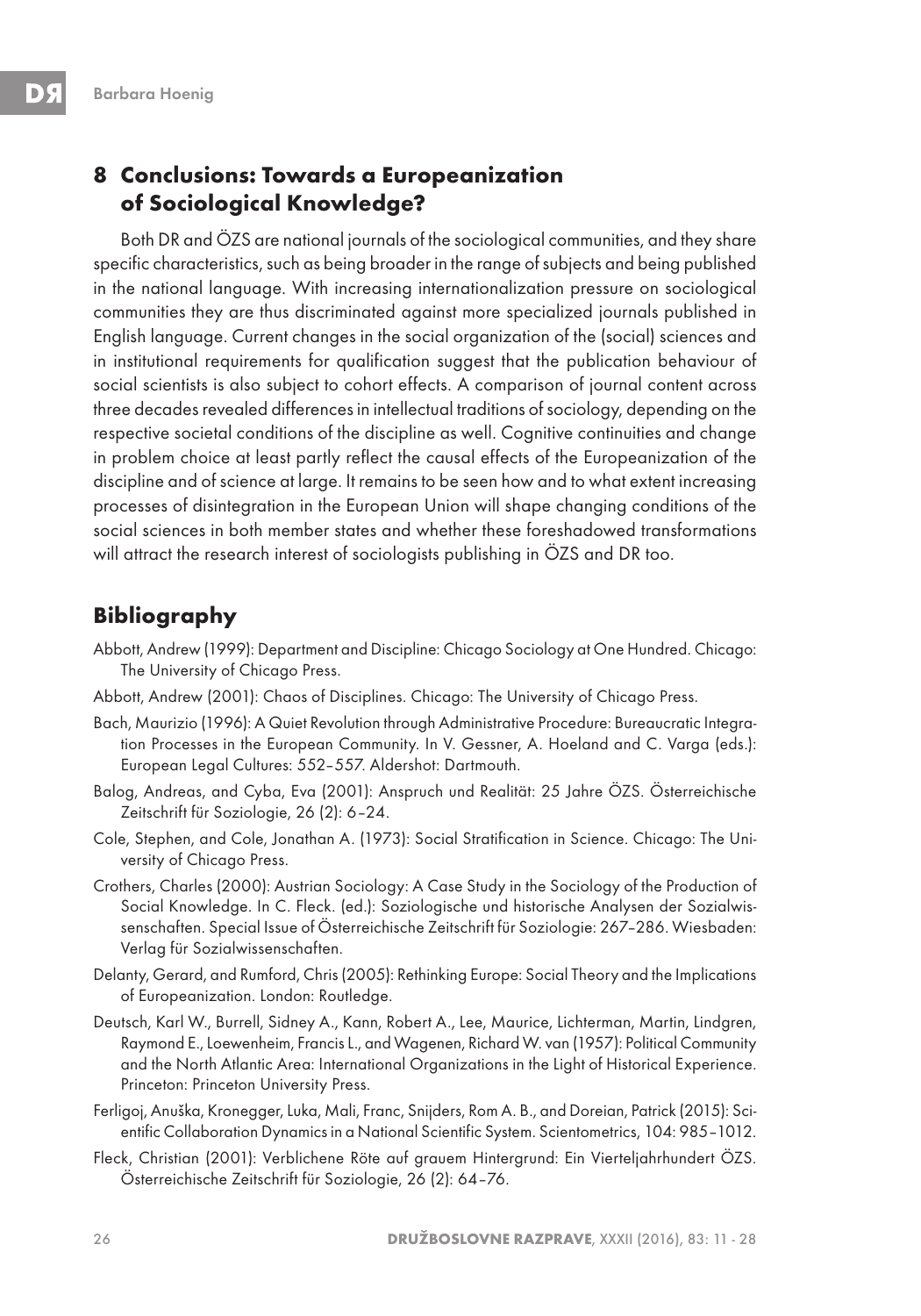Genov, Nikolai (ed.) (1989): National Traditions in Sociology. London: Sage.

- Groboljšek, Blanka, Ferligoj, Anuška, Mali, Franc, Kronegger, Luka, and Iglič, Hajdeja (2014): The Role and Significance of Scientific Collaboration of the New Emerging Sciences: The Case of Slovenia. Teorija in Praksa, 51 (5): 866–885.
- Haas, Ernst B. (1958): The Uniting of Europe: Political, Social and Economic Forces 1950–57. Stanford: Stanford University Press.
- Haller, Max (1990): The Challenge for Comparative Sociology in the Transformation of Europe. International Sociology, 5 (2): 183–204.
- Hicks, Diana (2006): The Four Literatures of Social Science. In H.M. Moed, W. Glänzel, and U. Schmoch (eds.): Handbook of Quantitative Science and Technology Research: 473–496. Dordrecht: Kluwer Academic Publishers.
- Hoenig, Barbara (2009): Two Neighbours, One Vision? The Impact of the European Union's Accession of Slovenia and Austria on the Development of Sociology in the Common Border Region Slovenia – Southern Austria. PhD thesis, University of Graz.
- Hoenig, Barbara (2012): Europeanization of Sociology: A Comparative Perspective on Slovenia and Austria. Baden-Baden: Nomos.
- Jahoda, Marie, Lazarsfeld, Paul F., and Zeisel, Hans (1933): Die Arbeitslosen von Marienthal. Soziographischer Versuch über die Wirkungen langdauernder Arbeitslosigkeit. Leipzig: Hirzel.
- Kramberger, Anton, and Jug, Janez (2004): Revija Teorija in praksa sredstvo prvotne profesionalizacije družboslovja na Slovenskem. Teorija in praksa, 41 (1–2): 84–113.
- Mali, Franc (1996): Bibliometrična analiza raziskovalnih rezultatov znanstvenikov v Sloveniji. Teorija in praksa, 33 (6): 956–970.
- Mali, Franc (2011): Policy Issues of the International Productivity and Visibility of the Social Sciences in Central and Eastern European Countries. Sociologija i prostor, 48 (3): 415–435.
- Mali, Franc, Ferligoj, Anuška, and Kronegger, Luka (2010): Co-authorship Trends and Collaboration Patterns in the Slovenian Sociological Community. Corvinus Journal of Sociology and Social Policy, 1 (2): 29–50.
- Merton, Robert K. (1938): Science, Technology, and Society in Seventeenth-Century England. New York: Howard Fertig.
- Merton, Robert K (1973): The Sociology of Science: Theoretical and Empirical Investigations. Chicago: The University of Chicago Press.
- Nowotny, Helga (1983): Marienthal and After. Local Historicity and the Road to Policy Relevance. Knowledge: Creation, Diffusion, Utilization, 5 (2): 169–192.
- Price, Derek de Solla (1963): Little Science, Big Science. New York: Columbia University Press.
- Raković, Slaviša (2013): European Politics of Survivance: Europeanization as a Rite of Passage. Družboslovne razprave, XXIX (72): 105–117.
- Reichmann, Werner (2011): 35 Jahre ÖZS Eine quantitative Bestandsaufnahme. Österreichische Zeitschrift für Soziologie, 36 (3): 7–28.
- Shils, Edward (1970): Tradition, Ecology, and Institutionalization in the History of Sociology. Daedalus, 99: 760–825.
- Žižek, Slavoj, Santner, Eric L., and Reinhard, Kenneth (2005): The Neighbour: Three Inquiries in Political Theology. Chicago: University of Chicago Press.